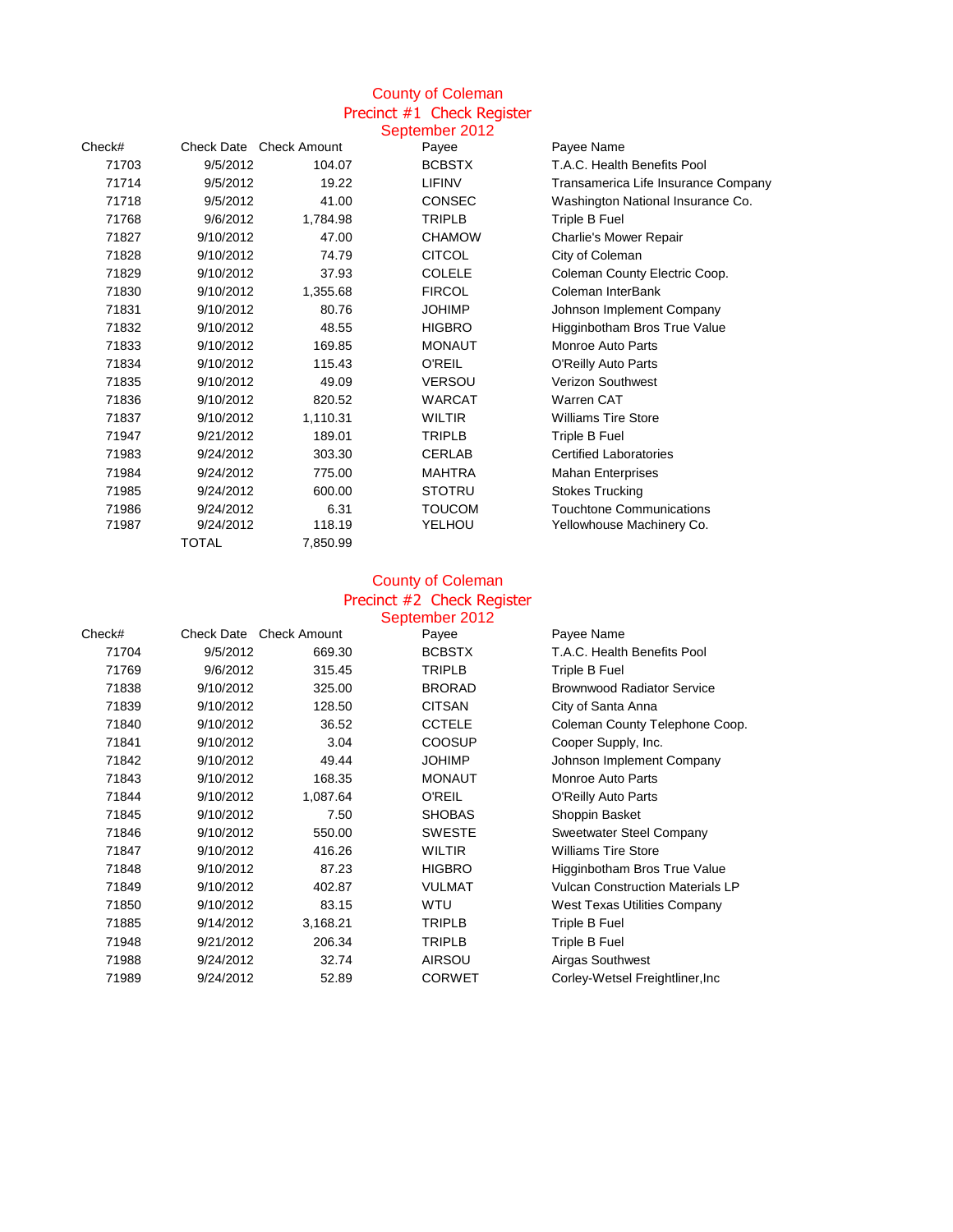| 71990 | 9/24/2012 | 100.00   | <b>DAVTUC</b> | David Tucker |
|-------|-----------|----------|---------------|--------------|
| 71991 | 9/24/2012 | 664.31   | WARCAT        | Warren CAT   |
|       | TOTAL     | 8.554.74 |               |              |

#### County of Coleman Precinct #3 Check Register September 2012

| Check# | Check Date | <b>Check Amount</b> | $\sim$        | Payee Name                                     |
|--------|------------|---------------------|---------------|------------------------------------------------|
|        |            |                     | Payee         |                                                |
| 71705  | 9/5/2012   | 201.32              | <b>BCBSTX</b> | T.A.C. Health Benefits Pool                    |
| 71710  | 9/5/2012   | 38.46               | <b>GUARDI</b> | Guardian - Appleton                            |
| 71719  | 9/5/2012   | 76.70               | <b>CONSEC</b> | Washington National Insurance Co.              |
| 71770  | 9/6/2012   | 1,103.11            | <b>TRIPLB</b> | Triple B Fuel                                  |
| 71851  | 9/10/2012  | 10.00               | <b>BABWEL</b> | <b>Baber Welding</b>                           |
| 71852  | 9/10/2012  | 1,830.61            | <b>CATFIN</b> | Caterpillar Financial Services Corp.           |
| 71853  | 9/10/2012  | 33.40               | <b>COLELE</b> | Coleman County Electric Coop.                  |
| 71854  | 9/10/2012  | 22.81               | <b>COLWAT</b> | <b>Coleman County Special Utility District</b> |
| 71855  | 9/10/2012  | 25.19               | <b>CCTELE</b> | Coleman County Telephone Coop.                 |
| 71856  | 9/10/2012  | 58.55               | <b>DUNDIS</b> | Trashaway/Duncan #691                          |
| 71857  | 9/10/2012  | 1,936.68            | <b>FIRCOL</b> | Coleman InterBank                              |
| 71858  | 9/10/2012  | 63.00               | <b>JOHFEE</b> | Johnson Feed Barn                              |
| 71859  | 9/10/2012  | 55.91               | <b>JOHIMP</b> | Johnson Implement Company                      |
| 71860  | 9/10/2012  | 32.97               | <b>MONAUT</b> | Monroe Auto Parts                              |
| 71861  | 9/10/2012  | 1,901.77            | <b>WILTIR</b> | <b>Williams Tire Store</b>                     |
| 71949  | 9/21/2012  | 1,257.26            | <b>TRIPLB</b> | Triple B Fuel                                  |
| 71992  | 9/24/2012  | 407.56              | <b>WARCAT</b> | Warren CAT                                     |
|        | TOTAL      | 9,055.30            |               |                                                |
|        |            |                     |               |                                                |

## Precinct #4 Check Register

|        |              |                         | September 2012 |                                                |
|--------|--------------|-------------------------|----------------|------------------------------------------------|
| Check# |              | Check Date Check Amount | Payee          | Payee Name                                     |
| 71706  | 9/5/2012     | 41.80                   | <b>BCBSTX</b>  | T.A.C. Health Benefits Pool                    |
| 71862  | 9/10/2012    | 55.32                   | <b>ABISAL</b>  | Abilene Sales Inc.                             |
| 71863  | 9/10/2012    | 96.64                   | <b>ALLWAS</b>  | <b>Allied Waste Services</b>                   |
| 71864  | 9/10/2012    | 221.00                  | <b>CARFIR</b>  | <b>Carroll Fire Extinguisher</b>               |
| 71865  | 9/10/2012    | 1,626.41                | <b>CATFIN</b>  | Caterpillar Financial Services Corp.           |
| 71866  | 9/10/2012    | 38.10                   | <b>COLELE</b>  | Coleman County Electric Coop.                  |
| 71867  | 9/10/2012    | 24.02                   | <b>COLWAT</b>  | <b>Coleman County Special Utility District</b> |
| 71868  | 9/10/2012    | 1.79                    | <b>COOSUP</b>  | Cooper Supply, Inc.                            |
| 71869  | 9/10/2012    | 134.54                  | <b>HIGBRO</b>  | Higginbotham Bros True Value                   |
| 71870  | 9/10/2012    | 87.56                   | <b>JOHIMP</b>  | Johnson Implement Company                      |
| 71871  | 9/10/2012    | 560.14                  | <b>MILDIR</b>  | Miller Dirt Work                               |
| 71872  | 9/10/2012    | 713.27                  | <b>MONAUT</b>  | Monroe Auto Parts                              |
| 71873  | 9/10/2012    | 125.91                  | <b>O'REIL</b>  | <b>O'Reilly Auto Parts</b>                     |
| 71874  | 9/10/2012    | 44.33                   | <b>VERSOU</b>  | Verizon Southwest                              |
| 71875  | 9/10/2012    | 316.00                  | <b>WESTRA</b>  | <b>Western Trailer and Equipment</b>           |
| 71876  | 9/10/2012    | 215.15                  | <b>WILTIR</b>  | <b>Williams Tire Store</b>                     |
| 71886  | 9/14/2012    | 1,021.20                | <b>TRIPLB</b>  | Triple B Fuel                                  |
| 71950  | 9/21/2012    | 418.57                  | <b>TRIPLB</b>  | Triple B Fuel                                  |
| 71993  | 9/24/2012    | 775.00                  | <b>MAHTRA</b>  | <b>Mahan Enterprises</b>                       |
| 71994  | 9/24/2012    | 7.87                    | <b>TOUCOM</b>  | <b>Touchtone Communications</b>                |
|        | <b>TOTAL</b> | 7,726.42                |                |                                                |
|        |              |                         |                |                                                |

#### General Road & Bridge Fund Check Register

|        |                         |          | September 2012 |                                        |
|--------|-------------------------|----------|----------------|----------------------------------------|
| Check# | Check Date Check Amount |          | Pavee          | Payee Name                             |
| 71702  | 9/5/2012                | 9.086.10 | <b>BCBSTX</b>  | T.A.C. Health Benefits Pool            |
| 71707  | 9/5/2012                | 220.00   | LISTBL         | <b>Blue Cross Blue Shield of Texas</b> |
| 71709  | 9/5/2012                | 115.95   | <b>GUARDI</b>  | Guardian - Appleton                    |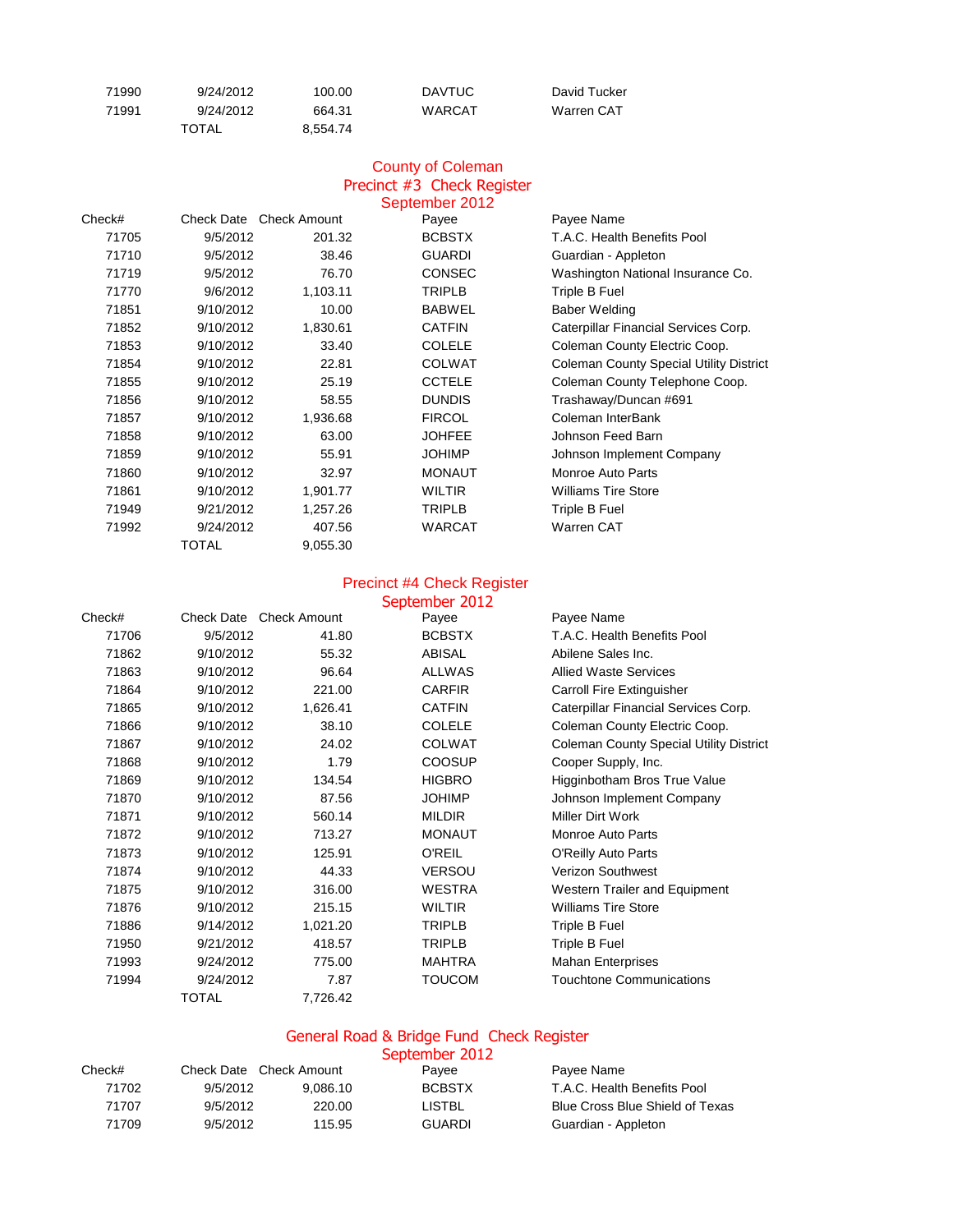| 9/5/2012  | 31.90     | <b>TRALIF</b> | Conseco Life Insurance Co.        |
|-----------|-----------|---------------|-----------------------------------|
| 9/5/2012  | 214.50    | <b>CONSEC</b> | Washington National Insurance Co. |
| 9/6/2012  | 91.77     | <b>TRIPLB</b> | Triple B Fuel                     |
| 9/10/2012 | 3,000.00  | <b>CENCOL</b> | Central Colorado SWCD No. 550     |
| 9/10/2012 | 92.42     | <b>COOSUP</b> | Cooper Supply, Inc.               |
| 9/10/2012 | 276.16    | <b>JOHIMP</b> | Johnson Implement Company         |
| 9/10/2012 | 574.98    | <b>MONAUT</b> | Monroe Auto Parts                 |
| 9/10/2012 | 481.80    | PF&E          | P. F. & E. Oil Company            |
| 9/10/2012 | 3,084.28  | <b>WILTIR</b> | <b>Williams Tire Store</b>        |
| 9/14/2012 | 422.31    | <b>TRIPLB</b> | Triple B Fuel                     |
| 9/21/2012 | 102.84    | <b>TRIPLB</b> | Triple B Fuel                     |
| TOTAL     | 17,795.01 |               |                                   |
|           | 32,158.43 |               | Payroll                           |
|           | 3,031.01  |               | Payroll Taxes                     |
|           | 5,309.08  |               | <b>Retirement Contributations</b> |
|           |           |               | Transfers to Precincts            |
|           |           |               |                                   |

General Fund Check Register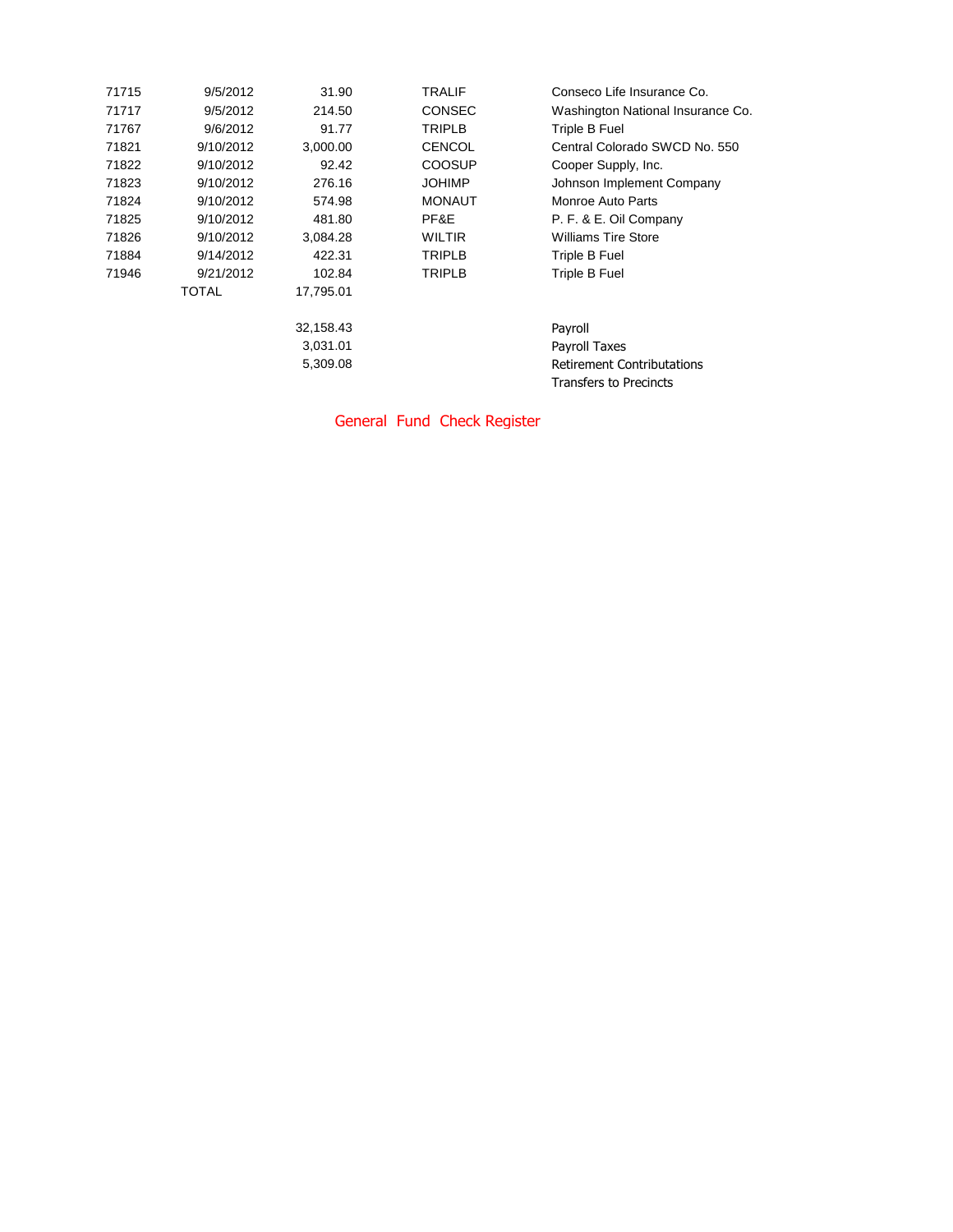|        |                         |           | September 2012 |                                     |
|--------|-------------------------|-----------|----------------|-------------------------------------|
| Check# | Check Date Check Amount |           | Payee          | Payee Name                          |
| 71701  | 9/5/2012                | 15,615.70 | <b>BCBSTX</b>  | T.A.C. Health Benefits Pool         |
| 71708  | 9/5/2012                | 944.31    | <b>GUARDI</b>  | Guardian - Appleton                 |
| 71712  | 9/5/2012                | 99.76     | <b>AFLAC</b>   | <b>AFLAC</b>                        |
| 71713  | 9/5/2012                | 206.07    | <b>LIFINV</b>  | Transamerica Life Insurance Company |
| 71716  | 9/5/2012                | 249.25    | <b>CONSEC</b>  | Washington National Insurance Co.   |
| 71720  | 9/7/2012                |           | <b>BAKNAN</b>  | Nancy G Baker                       |
| 71721  | 9/7/2012                |           | <b>BERCAR</b>  | Carla J Berry                       |
| 71722  | 9/7/2012                |           | <b>CAMWIL</b>  | Willaim N Campbell                  |
| 71723  | 9/7/2012                |           | <b>CONCHR</b>  | <b>Christine D Connelly</b>         |
| 71724  | 9/7/2012                |           | <b>DUNDAV</b>  | David L Dunlap                      |
| 71725  | 9/7/2012                |           | <b>GEOJAR</b>  | Jarvis M George                     |
| 71726  | 9/7/2012                |           | <b>HARBEV</b>  | <b>Beverly K Harris</b>             |
| 71727  | 9/7/2012                |           | <b>HUDDAR</b>  | Darlene A Huddle                    |
| 71728  | 9/7/2012                |           | <b>LEMCAT</b>  | Cathryn R LeMay                     |
| 71729  | 9/7/2012                |           | <b>MAYMAR</b>  | Margie K Mayo                       |
| 71730  | 9/7/2012                |           | <b>SMIPAT</b>  | Patricia S McMillan                 |
| 71731  | 9/7/2012                |           | <b>MENSTA</b>  | Stacey D Mendoza                    |
| 71732  | 9/7/2012                |           | <b>ROSJOE</b>  | Joe L Rose                          |
| 71733  | 9/7/2012                |           | <b>TRAJAM</b>  | Jamie L Trammell                    |
| 71734  | 9/7/2012                |           | <b>WATJOE</b>  | Joe D Watson                        |
| 71735  | 9/7/2012                |           | <b>BEARIC</b>  | Richard L Beal                      |
| 71736  | 9/7/2012                |           | <b>DAVBOB</b>  | Bobby A Davis                       |
| 71737  | 9/7/2012                |           | <b>STEJOH</b>  | Johnny M Stephenson                 |
| 71738  | 9/7/2012                |           | <b>WALDAR</b>  | Darrell L Walker                    |
| 71739  | 9/7/2012                |           | <b>WILMAR</b>  | Mark L Williams                     |
| 71740  | 9/7/2012                |           | <b>CROBOB</b>  | Bobby J Croft                       |
| 71741  | 9/7/2012                |           | <b>FORTER</b>  | <b>Terry G Fortune</b>              |
| 71742  | 9/7/2012                |           | <b>ROBOLL</b>  | Ollie W Roberson, Jr.               |
| 71743  | 9/7/2012                |           | <b>DILEDD</b>  | Eddie W Dillard                     |
| 71744  | 9/7/2012                |           | <b>MORJOE</b>  | William J Morris                    |
| 71745  | 9/7/2012                |           | PEEDAV         | David P Peeples, III                |
| 71746  | 9/7/2012                |           | <b>LAWSCO</b>  | Scotty W Lawrence                   |
| 71747  | 9/7/2012                |           | <b>ROMALE</b>  | Alejandro T Romero                  |
| 71748  | 9/7/2012                |           | <b>SMIMAR</b>  | Mark R Smith                        |
| 71749  | 9/7/2012                |           | <b>BOWROB</b>  | Robert L Bowen                      |
| 71750  | 9/7/2012                |           | <b>HOLMAL</b>  | Johnny R Jameson                    |
| 71751  | 9/7/2012                |           | <b>WALMAC</b>  | Mackie J Walters                    |
| 71752  | 9/6/2012                |           | <b>WOOCON</b>  | Connie Y Beloat                     |
| 71753  | 9/6/2012                |           | <b>COGLES</b>  | Leslie W Cogdill                    |
| 71754  | 9/6/2012                |           | <b>HAMMIC</b>  | Linda M Hammonds                    |
| 71755  | 9/6/2012                |           | <b>JONRAY</b>  | Raymond E Jones, Sr.                |
| 71756  | 9/6/2012                |           | <b>KENJAC</b>  | Jackie D Kenney                     |
| 71757  | 9/6/2012                |           | <b>LANCAS</b>  | Archie W Lancaster                  |
| 71758  | 9/6/2012                |           | <b>LAWJES</b>  | Jessie W Laws                       |
| 71759  | 9/6/2012                |           | MELBRA         | <b>Branden A Melot</b>              |
| 71760  | 9/6/2012                |           | <b>PLUVIC</b>  | Vickie S Melot                      |
| 71761  | 9/6/2012                |           | <b>MOONAT</b>  | Natasha G Moody                     |
| 71762  | 9/6/2012                |           | <b>PONGER</b>  | Gerald L Pond                       |
| 71763  | 9/6/2012                |           | <b>TURROB</b>  | Robert W Turner                     |
| 71764  | 9/6/2012                |           | <b>WATCIN</b>  | Cindy L Watson                      |
| 71765  | 9/6/2012                |           | <b>WILWIL</b>  | Willie D Williams                   |
| 71766  | 9/6/2012                |           | <b>WIFDAN</b>  | Daniel L Wipff                      |
| 71772  | 9/10/2012               |           | <b>JAMTRA</b>  | Jamie Trammell                      |
| 71773  | 9/10/2012               | 312.48    | <b>XERCOR</b>  | <b>Xerox Corporation</b>            |
| 71774  | 9/10/2012               | 172.70    | <b>TOSFIN</b>  | <b>Toshiba Financial Services</b>   |
| 71775  | 9/10/2012               | 1,430.00  | <b>DEVCOF</b>  | Devin Coffey                        |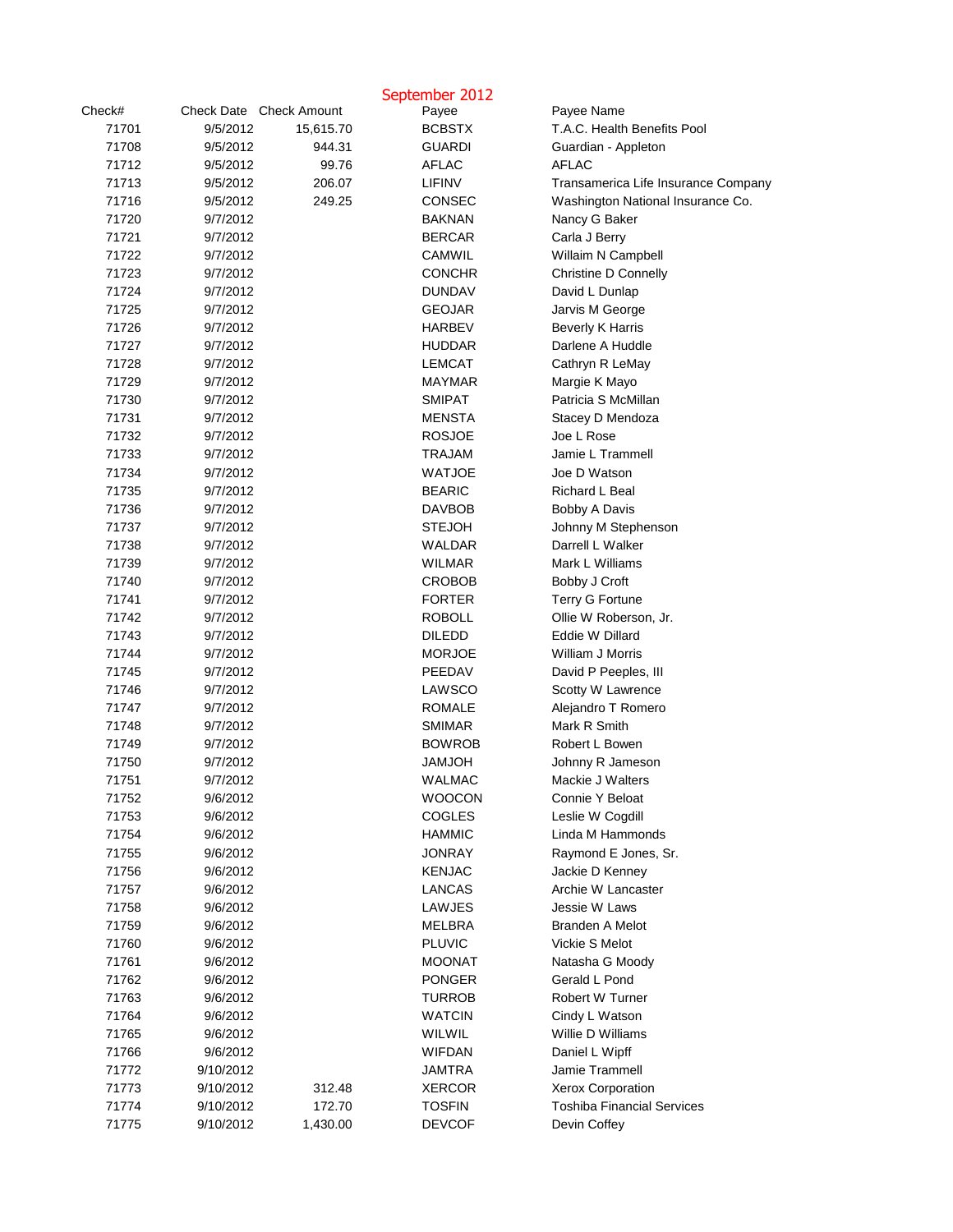| 71776 | 9/10/2012 | 1,500.00  | <b>TOMWAT</b> | Thomas Watson                              |
|-------|-----------|-----------|---------------|--------------------------------------------|
| 71777 | 9/10/2012 | 300.00    | <b>JENCAS</b> | Jenny Henley                               |
| 71778 | 9/10/2012 | 350.00    | <b>DERHAM</b> | Derek Hampton                              |
| 71779 | 9/10/2012 | 6,585.00  | <b>ELESYS</b> | Election Systems & Software                |
| 71780 | 9/10/2012 | 974.50    | <b>WILTIR</b> | <b>Williams Tire Store</b>                 |
| 71781 | 9/10/2012 | 932.60    | <b>COLAUT</b> | <b>Coleman Automotive and Truck</b>        |
| 71782 | 9/10/2012 | 1,155.00  | <b>RCOSHE</b> | <b>Runnels County Treasurer</b>            |
| 71783 | 9/10/2012 | 121.49    | <b>MIDAME</b> | Mid-American Research Chemical             |
|       |           |           |               |                                            |
| 71784 | 9/10/2012 | 84.80     | <b>STACOF</b> | <b>Standard Coffee Service Company</b>     |
| 71785 | 9/10/2012 | 56.55     | <b>OFFDEP</b> | <b>Office Depot</b>                        |
| 71786 | 9/10/2012 | 3.99      | <b>QUICOR</b> | <b>Quill Corporation</b>                   |
| 71787 | 9/10/2012 | 37.47     | <b>DERDIR</b> | <b>Dermatec Direct</b>                     |
| 71788 | 9/10/2012 | 588.80    | <b>SPRINT</b> | <b>SPRINT</b>                              |
| 71789 | 9/10/2012 | 971.65    | <b>JOJONE</b> | Norma Jo Jones                             |
| 71790 | 9/10/2012 | 1,628.42  | <b>SHOBAS</b> | Shoppin Basket                             |
| 71791 | 9/10/2012 | 50.50     | <b>GALINC</b> | Galls, LLC                                 |
| 71792 | 9/10/2012 | 805.00    | <b>LORBOH</b> | Lori Bohannon County Clerk                 |
| 71793 | 9/10/2012 | 207.72    | <b>ABICOU</b> | Abilene Court Reporters                    |
| 71794 | 9/10/2012 | 963.37    | <b>SEVADM</b> | Seventh Admin.Judicial Region              |
| 71795 | 9/10/2012 | 59.00     | <b>COTECO</b> | Coleman Co. Telecommunications             |
| 71796 | 9/10/2012 | 838.25    | CHR&DE        | Coleman Chronicle & DV                     |
| 71797 | 9/10/2012 | 144.96    | <b>NANCAM</b> | Nance Campbell                             |
| 71798 | 9/10/2012 | 416.66    | <b>COMCOR</b> | <b>District Adult Probation Department</b> |
| 71799 | 9/10/2012 | 53.85     | <b>ADVOFF</b> | Advantage Office Products LLC              |
| 71800 | 9/10/2012 | 1,137.00  | <b>WOLPAK</b> | Charles L. Wolfe & Assoc.                  |
|       |           |           |               |                                            |
| 71801 | 9/10/2012 | 15.00     | <b>LUTDUN</b> | Luther Dunlap                              |
| 71802 | 9/10/2012 | 261.00    | <b>BLEFOR</b> | <b>Bledsoe Ford-Mercury</b>                |
| 71803 | 9/10/2012 | 2,400.00  | <b>TEXWIL</b> | Texas Wildlife Damage Mgnt Fd.             |
| 71804 | 9/10/2012 | 44.65     | <b>HIGBRO</b> | Higginbotham Bros True Value               |
| 71805 | 9/10/2012 | 96.63     | <b>PAUKUG</b> | Paul Kugle Interest                        |
| 71806 | 9/10/2012 | 300.00    | <b>VIRYOU</b> | Virginia Young                             |
| 71807 | 9/10/2012 | 650.00    | <b>CMCDON</b> | <b>Charles McDonald</b>                    |
| 71808 | 9/10/2012 | 3,500.00  | <b>COCOME</b> | <b>Coleman County Medical Center</b>       |
| 71809 | 9/10/2012 | 32,154.70 | <b>COCTAX</b> | <b>Coleman County Tax Appraisal</b>        |
| 71810 | 9/10/2012 | 33,603.00 | <b>MOTORO</b> | Motorola                                   |
| 71811 | 9/10/2012 | 4,680.93  | <b>CITCOL</b> | City of Coleman                            |
| 71812 | 9/10/2012 | 141.60    | <b>INTBAT</b> | Interstate All Battery Center              |
| 71813 | 9/10/2012 | 145.22    | <b>CCTAX</b>  | Jamie Trammell Tax Assessor-Collecto       |
| 71814 | 9/10/2012 | 133.00    | <b>AFTHOU</b> | AfterHours I.T.                            |
| 71815 | 9/10/2012 | 177.60    | <b>WELFAR</b> | Wells Fargo Financial Leasing              |
| 71816 | 9/10/2012 | 43.80     | <b>TEXAGR</b> | <b>Texas AgriiLife Extension Service</b>   |
| 71817 | 9/10/2012 | 101.69    | <b>VERSOU</b> | Verizon Southwest                          |
| 71818 | 9/10/2012 | 62.27     | <b>LANCAR</b> | Carina Landeverde                          |
| 71819 | 9/10/2012 |           | <b>ROSAMI</b> | Amie J Rosalez                             |
| 71820 | 9/10/2012 |           | <b>SANSHI</b> | Shirley C Sansing                          |
| 71881 | 9/11/2012 | 2,296.00  | <b>MAYDIS</b> |                                            |
| 71882 | 9/11/2012 | 1,228.20  |               | Margie Mayo District clerk                 |
|       |           |           | <b>COCLER</b> | <b>Coleman County Clerk</b>                |
| 71883 | 9/12/2012 | 65.00     | <b>ELECOU</b> | <b>Eleventh Court of Appeals</b>           |
| 71887 | 9/21/2012 |           | <b>HUNTAL</b> | Talonda M Hunt                             |
| 71888 | 9/21/2012 |           | <b>BAKNAN</b> | Nancy G Baker                              |
| 71889 | 9/21/2012 |           | <b>BERCAR</b> | Carla J Berry                              |
| 71890 | 9/21/2012 |           | <b>CAMWIL</b> | Willaim N Campbell                         |
| 71891 | 9/21/2012 |           | <b>CONCHR</b> | <b>Christine D Connelly</b>                |
| 71892 | 9/21/2012 |           | <b>DUNDAV</b> | David L Dunlap                             |
| 71893 | 9/21/2012 |           | <b>GEOJAR</b> | Jarvis M George                            |
| 71894 | 9/21/2012 |           | <b>HARBEV</b> | <b>Beverly K Harris</b>                    |
| 71895 | 9/21/2012 |           | <b>HUDDAR</b> | Darlene A Huddle                           |
| 71896 | 9/21/2012 |           | <b>EDWTIN</b> | Tina G Lamb                                |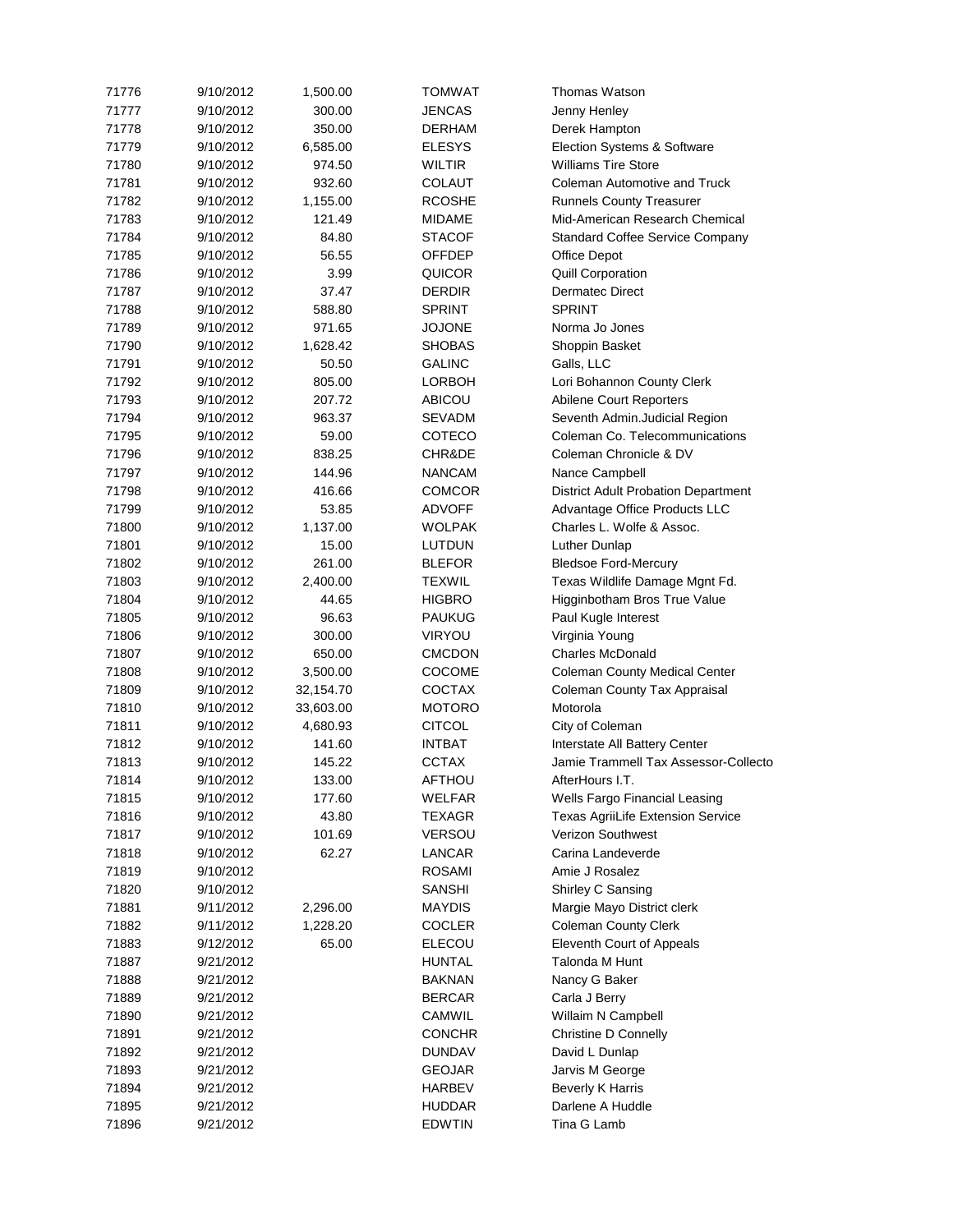| 71897 | 9/21/2012 |        | <b>LEMCAT</b> | Cathryn R LeMay                     |
|-------|-----------|--------|---------------|-------------------------------------|
| 71898 | 9/21/2012 |        | <b>MAYMAR</b> | Margie K Mayo                       |
| 71899 | 9/21/2012 |        | <b>SMIPAT</b> | Patricia S McMillan                 |
| 71900 | 9/21/2012 |        | <b>MENSTA</b> | Stacey D Mendoza                    |
| 71901 | 9/21/2012 |        | <b>QUIDAR</b> | Darla R Quinney                     |
| 71902 | 9/21/2012 |        | <b>ROSJOE</b> | Joe L Rose                          |
| 71903 | 9/21/2012 |        | <b>TRAJAM</b> | Jamie L Trammell                    |
| 71904 | 9/21/2012 |        | <b>WATJOE</b> | Joe D Watson                        |
| 71905 | 9/21/2012 |        | <b>BEARIC</b> | Richard L Beal                      |
| 71906 | 9/21/2012 |        | <b>DAVBOB</b> | Bobby A Davis                       |
| 71907 | 9/21/2012 |        | <b>STEJOH</b> | Johnny M Stephenson                 |
| 71908 | 9/21/2012 |        | <b>WALDAR</b> | Darrell L Walker                    |
| 71909 | 9/21/2012 |        | <b>WILMAR</b> | Mark L Williams                     |
| 71910 | 9/21/2012 |        | <b>CROBOB</b> | Bobby J Croft                       |
| 71911 | 9/21/2012 |        | <b>FORTER</b> | <b>Terry G Fortune</b>              |
| 71912 | 9/21/2012 |        | <b>ROBOLL</b> | Ollie W Roberson, Jr.               |
| 71913 | 9/21/2012 |        | <b>DILEDD</b> | Eddie W Dillard                     |
| 71914 | 9/21/2012 |        | <b>MORJOE</b> | William J Morris                    |
| 71915 | 9/21/2012 |        | PEEDAV        | David P Peeples, III                |
| 71916 | 9/21/2012 |        | LAWSCO        | Scotty W Lawrence                   |
| 71917 | 9/21/2012 |        | <b>ROMALE</b> | Alejandro T Romero                  |
| 71918 | 9/21/2012 |        | <b>SMIMAR</b> | Mark R Smith                        |
| 71919 | 9/21/2012 |        | <b>BOWROB</b> | Robert L Bowen                      |
| 71920 | 9/21/2012 |        | <b>HOLMAL</b> | Johnny R Jameson                    |
| 71921 | 9/21/2012 |        | <b>WALMAC</b> | Mackie J Walters                    |
| 71922 | 9/20/2012 |        | <b>CHIWEL</b> | <b>Coleman County Child Welfare</b> |
| 71923 | 9/20/2012 |        | <b>ZZMISC</b> | <b>Richard Cook</b>                 |
| 71924 | 9/20/2012 |        | <b>ZZMISC</b> | Stacey Mendoza                      |
| 71925 | 9/20/2012 |        | <b>ZZMISC</b> | Dennis Joe Holbert                  |
| 71926 | 9/20/2012 |        | <b>ZZMISC</b> |                                     |
| 71927 |           |        | <b>ZZMISC</b> | Paul Bryan                          |
|       | 9/20/2012 |        |               | Cynthia Dempsey                     |
|       |           |        |               |                                     |
| 71928 | 9/20/2012 |        | <b>ZZMISC</b> | Gerri Rutherford                    |
| 71929 | 9/20/2012 |        | <b>ZZMISC</b> | Jeff Hibbs                          |
| 71930 | 9/20/2012 |        | <b>WOOCON</b> | Connie Y Beloat                     |
| 71931 | 9/20/2012 |        | <b>COGLES</b> | Leslie W Cogdill                    |
| 71932 | 9/20/2012 |        | <b>HAMMIC</b> | Linda M Hammonds                    |
| 71933 | 9/20/2012 |        | <b>JONRAY</b> | Raymond E Jones, Sr.                |
| 71934 | 9/20/2012 |        | <b>KENJAC</b> | Jackie D Kenney                     |
| 71935 | 9/20/2012 |        | <b>LANCAS</b> | Archie W Lancaster                  |
| 71936 | 9/20/2012 |        | LAWJES        | Jessie W Laws                       |
| 71937 | 9/20/2012 |        | <b>MELBRA</b> | <b>Branden A Melot</b>              |
| 71938 | 9/20/2012 |        | <b>PLUVIC</b> | Vickie S Melot                      |
| 71939 | 9/20/2012 |        | <b>MOONAT</b> | Natasha G Moody                     |
| 71940 | 9/20/2012 |        | <b>PONGER</b> | Gerald L Pond                       |
| 71941 | 9/20/2012 |        | <b>TURROB</b> | Robert W Turner                     |
| 71942 | 9/20/2012 |        | <b>WATCIN</b> | Cindy L Watson                      |
| 71943 | 9/20/2012 |        | WILWIL        | Willie D Williams                   |
| 71944 | 9/20/2012 |        | <b>WIFDAN</b> | Daniel L Wipff                      |
| 71945 | 9/21/2012 | 18.08  | <b>TRIPLB</b> | Triple B Fuel                       |
| 71951 | 9/24/2012 | 613.53 | <b>BEAGRA</b> | Bear Graphics, Inc.                 |
| 71952 | 9/24/2012 | 900.00 | <b>ANDJAC</b> | Andrea Jackson                      |
| 71953 | 9/24/2012 | 207.76 | <b>ADVOFF</b> | Advantage Office Products LLC       |
| 71954 | 9/24/2012 | 7.20   | <b>MAYDIS</b> | Margie Mayo District clerk          |
| 71955 | 9/24/2012 | 113.30 | <b>SHEOFF</b> | Wade Turner, Sheriff                |
| 71956 | 9/24/2012 | 185.89 | <b>KIROFF</b> | Kirbo's Office Systems              |
| 71957 | 9/24/2012 | 243.98 | <b>BIGCOU</b> | <b>Big Country Supply</b>           |
| 71958 | 9/24/2012 | 73.25  | <b>INTBAT</b> | Interstate All Battery Center       |